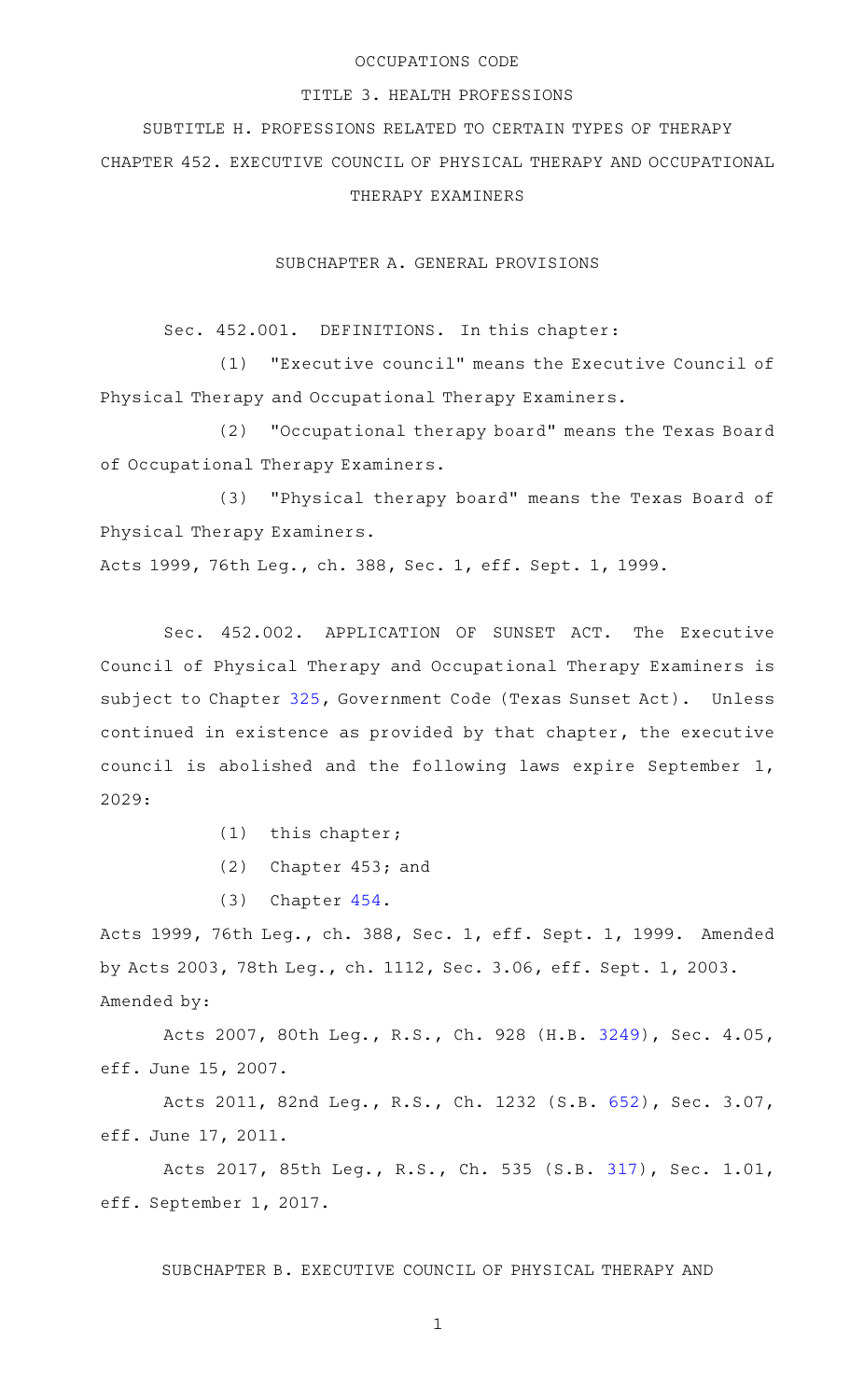Sec. 452.051. APPOINTMENT OF EXECUTIVE COUNCIL. (a) The Executive Council of Physical Therapy and Occupational Therapy Examiners consists of:

 $(1)$  an occupational therapist member of the occupational therapy board appointed by that board;

(2) a public member of the occupational therapy board appointed by that board;

(3) a physical therapist member of the physical therapy board appointed by that board;

(4) a public member of the physical therapy board appointed by that board; and

(5) a public member appointed by the governor.

(b) The occupational therapy board and the physical therapy board may designate an alternate to attend an executive council meeting if a member appointed by that board cannot attend. The alternate has the same powers and duties and is subject to the same qualifications as the appointed member.

(c) Appointments to the executive council shall be made without regard to the race, color, disability, sex, religion, age, or national origin of the appointee.

Acts 1999, 76th Leg., ch. 388, Sec. 1, eff. Sept. 1, 1999.

Sec. 452.052. ELIGIBILITY OF PUBLIC MEMBER APPOINTED BY GOVERNOR. A person is not eligible for appointment by the governor as a public member of the executive council if the person or the person 's spouse:

(1) is registered, certified, or licensed by an occupational regulatory agency in the field of health care;

 $(2)$  is employed by or participates in the management of a business entity or other organization regulated by or receiving funds from the executive council, the occupational therapy board, or the physical therapy board;

(3) owns or controls, directly or indirectly, more than a 10 percent interest in a business entity or other organization regulated by or receiving funds from the executive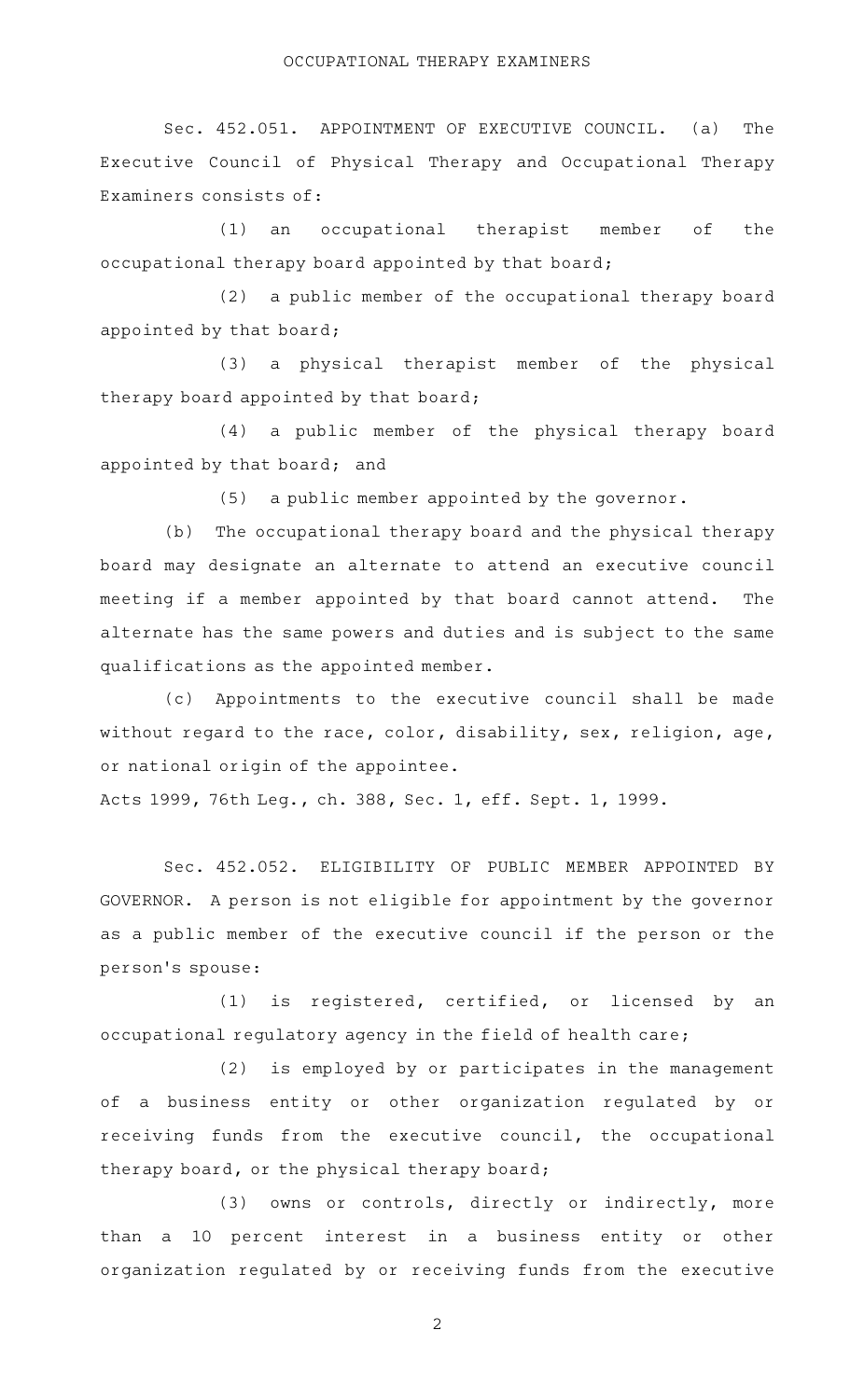council, the occupational therapy board, or the physical therapy board; or

(4) uses or receives a substantial amount of tangible goods, services, or funds from the executive council, the occupational therapy board, or the physical therapy board, other than compensation or reimbursement authorized by law for executive council, occupational therapy board, or physical therapy board membership, attendance, or expenses.

Acts 1999, 76th Leg., ch. 388, Sec. 1, eff. Sept. 1, 1999.

Sec. 452.053. MEMBERSHIP AND EMPLOYEE RESTRICTIONS. (a) In this section, "Texas trade association" means a cooperative and voluntarily joined statewide association of business or professional competitors in this state designed to assist its members and its industry or profession in dealing with mutual business or professional problems and in promoting their common interest.

(b) A person may not be a member of the executive council and may not be an employee of the executive council employed in a "bona fide executive, administrative, or professional capacity," as that phrase is used for purposes of establishing an exemption to the overtime provisions of the federal Fair Labor Standards Act of 1938 (29 U.S.C. Section 201 et seq.), if:

 $(1)$  the person is an officer, employee, or paid consultant of a Texas trade association in the field of health care; or

 $(2)$  the person's spouse is an officer, manager, or paid consultant of a Texas trade association in the field of health care.

(c)AAA person may not serve as a member of the executive council or act as the general counsel to the executive council if the person is required to register as a lobbyist under Chapter [305](http://www.statutes.legis.state.tx.us/GetStatute.aspx?Code=GV&Value=305), Government Code, because of the person's activities for compensation on behalf of a profession related to the operation of the executive council, the occupational therapy board, or the physical therapy board.

Acts 1999, 76th Leg., ch. 388, Sec. 1, eff. Sept. 1, 1999. Amended by: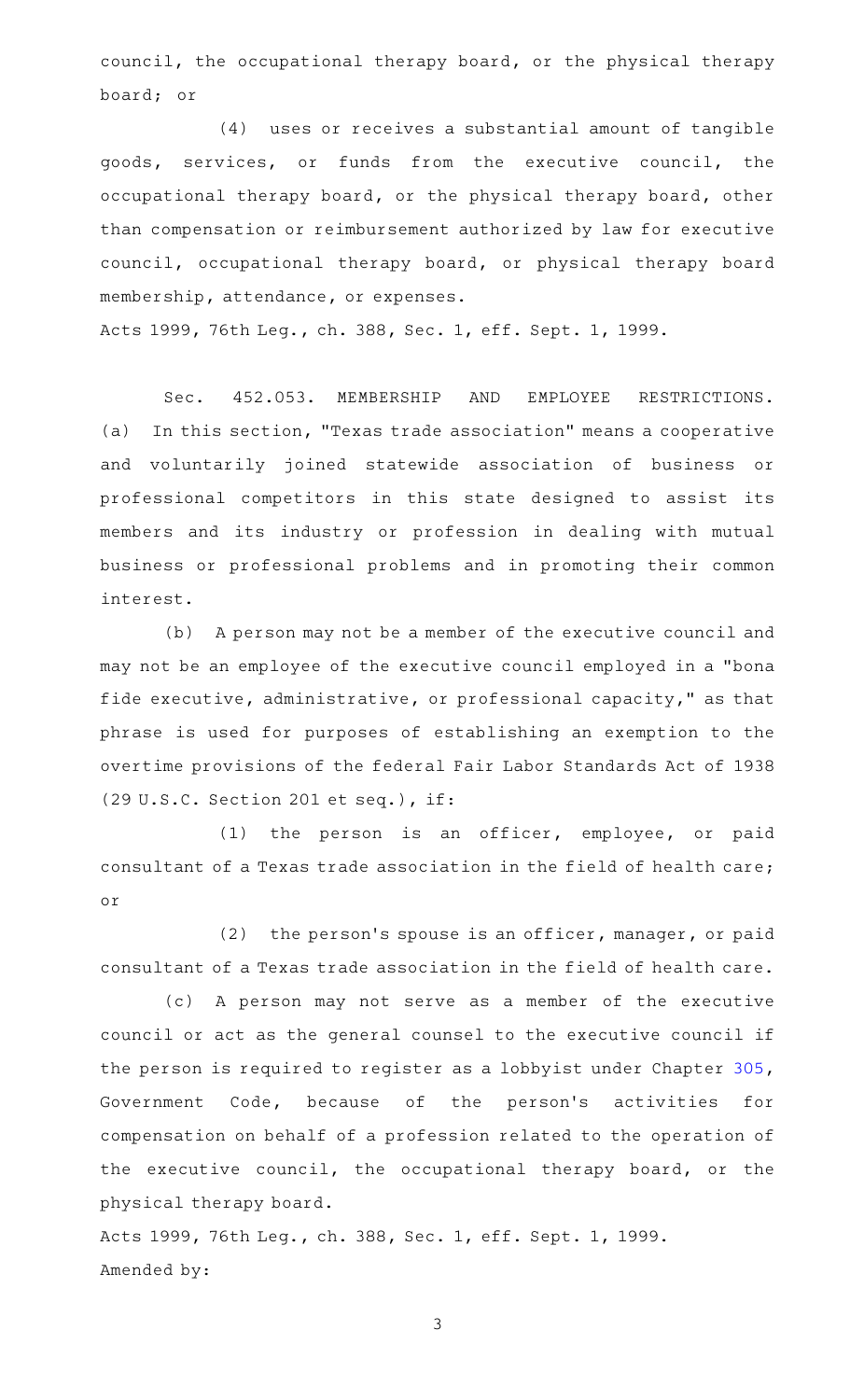Acts 2017, 85th Leg., R.S., Ch. 535 (S.B. [317](http://www.legis.state.tx.us/tlodocs/85R/billtext/html/SB00317F.HTM)), Sec. 1.02, eff. September 1, 2017.

Sec. 452.054. TERMS; VACANCY. (a) Members of the executive council are appointed for two-year terms that expire on February 1 of each odd-numbered year.

(b) A member appointed to fill a vacancy holds office for the unexpired portion of the term. Acts 1999, 76th Leg., ch. 388, Sec. 1, eff. Sept. 1, 1999.

Sec. 452.055. PRESIDING OFFICER. The member appointed by the governor is the presiding officer of the executive council. Acts 1999, 76th Leg., ch. 388, Sec. 1, eff. Sept. 1, 1999.

Sec. 452.056. GROUNDS FOR REMOVAL. (a) It is a ground for removal from the executive council that a member:

(1) does not have at the time of taking office the qualifications required by Section [452.051;](http://www.statutes.legis.state.tx.us/GetStatute.aspx?Code=OC&Value=452.051)

(2) does not maintain during service on the executive council the qualifications required by Section [452.051](http://www.statutes.legis.state.tx.us/GetStatute.aspx?Code=OC&Value=452.051);

(3) is ineligible for membership under Section [452.052](http://www.statutes.legis.state.tx.us/GetStatute.aspx?Code=OC&Value=452.052) or [452.053;](http://www.statutes.legis.state.tx.us/GetStatute.aspx?Code=OC&Value=452.053)

(4) cannot, because of illness or disability, discharge the member 's duties for a substantial part of the member 's term; or

(5) is absent from more than half of the regularly scheduled executive council meetings that the member is eligible to attend during a calendar year without an excuse approved by a majority vote of the executive council.

(b) The validity of an action of the executive council is not affected by the fact that it is taken when a ground for removal of an executive council member exists.

(c) If the director has knowledge that a potential ground for removal exists, the director shall notify the presiding officer of the executive council of the potential ground. The presiding officer shall then notify the governor and the attorney general that a potential ground for removal exists. If the potential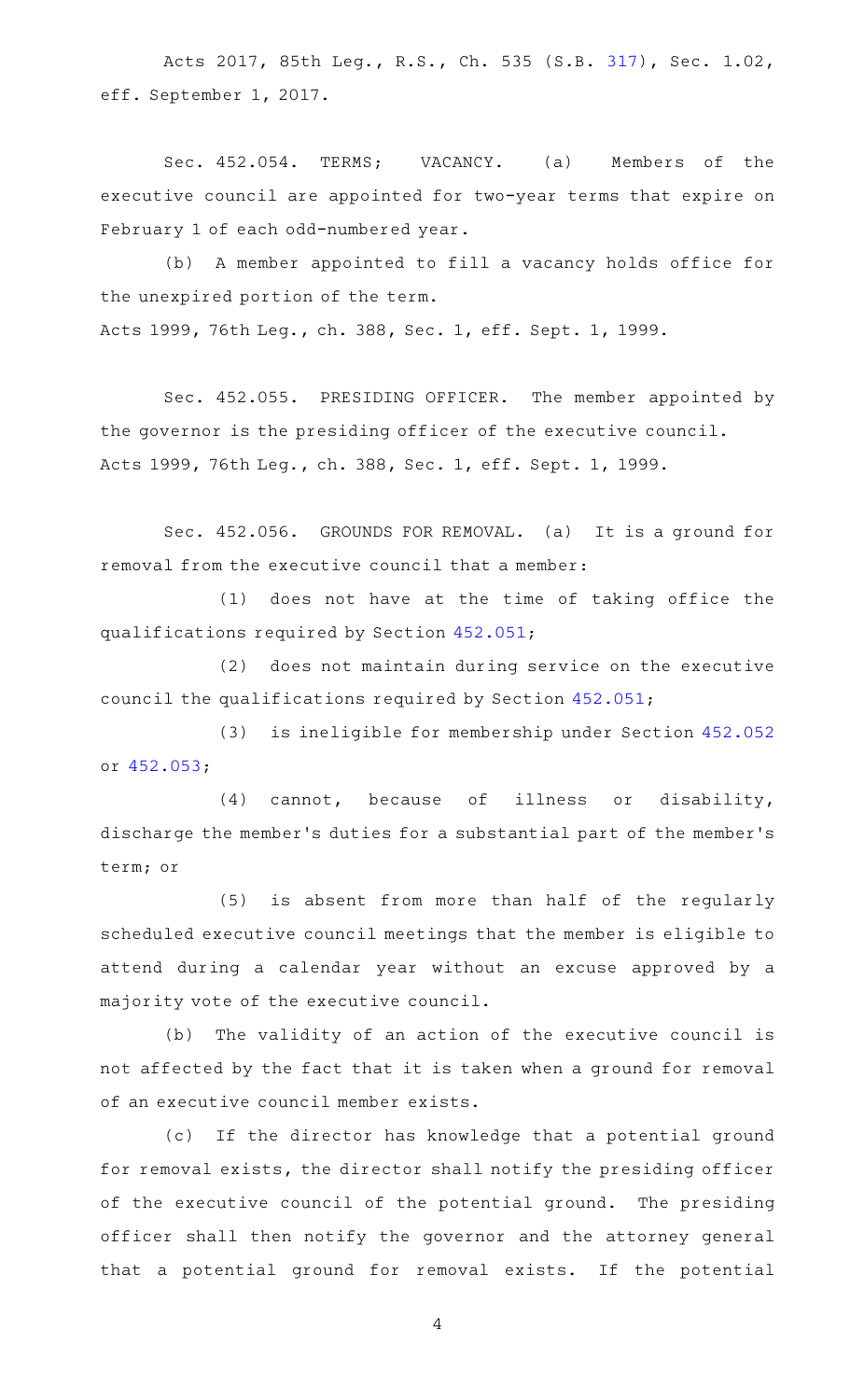ground for removal involves the presiding officer, the director shall notify the next highest ranking officer of the executive council, who shall then notify the governor and the attorney general that a potential ground for removal exists. Acts 1999, 76th Leg., ch. 388, Sec. 1, eff. Sept. 1, 1999. Amended by:

Acts 2017, 85th Leg., R.S., Ch. 535 (S.B. [317](http://www.legis.state.tx.us/tlodocs/85R/billtext/html/SB00317F.HTM)), Sec. 1.03, eff. September 1, 2017.

Sec. 452.057. COMPENSATION; REIMBURSEMENT. (a) The presiding officer of the executive council is entitled to a per diem as provided by the General Appropriations Act for each day that the presiding officer engages in the business of the executive council.

(b) A member of the executive council, other than the presiding officer, may not receive compensation for service on the executive council. A member may receive reimbursement for transportation expenses as provided by the General Appropriations Act. A member may not receive reimbursement for any other travel expenses, including expenses for meals and lodging.

Acts 1999, 76th Leg., ch. 388, Sec. 1, eff. Sept. 1, 1999.

Sec. 452.058. MEETINGS; QUORUM. (a) The executive council shall hold at least two regular meetings each year.

(b) The executive council may hold additional meetings on the request of the presiding officer or on the written request of three members of the executive council.

(c)AAA quorum of the executive council exists if both therapist members and one public member are present. Acts 1999, 76th Leg., ch. 388, Sec. 1, eff. Sept. 1, 1999.

Sec. 452.059. TRAINING. (a) A person who is appointed to and qualifies for office as a member of the executive council may not vote, deliberate, or be counted as a member in attendance at a meeting of the executive council until the person completes a training program that complies with this section.

(b) The training program required under this section must provide the person with information regarding: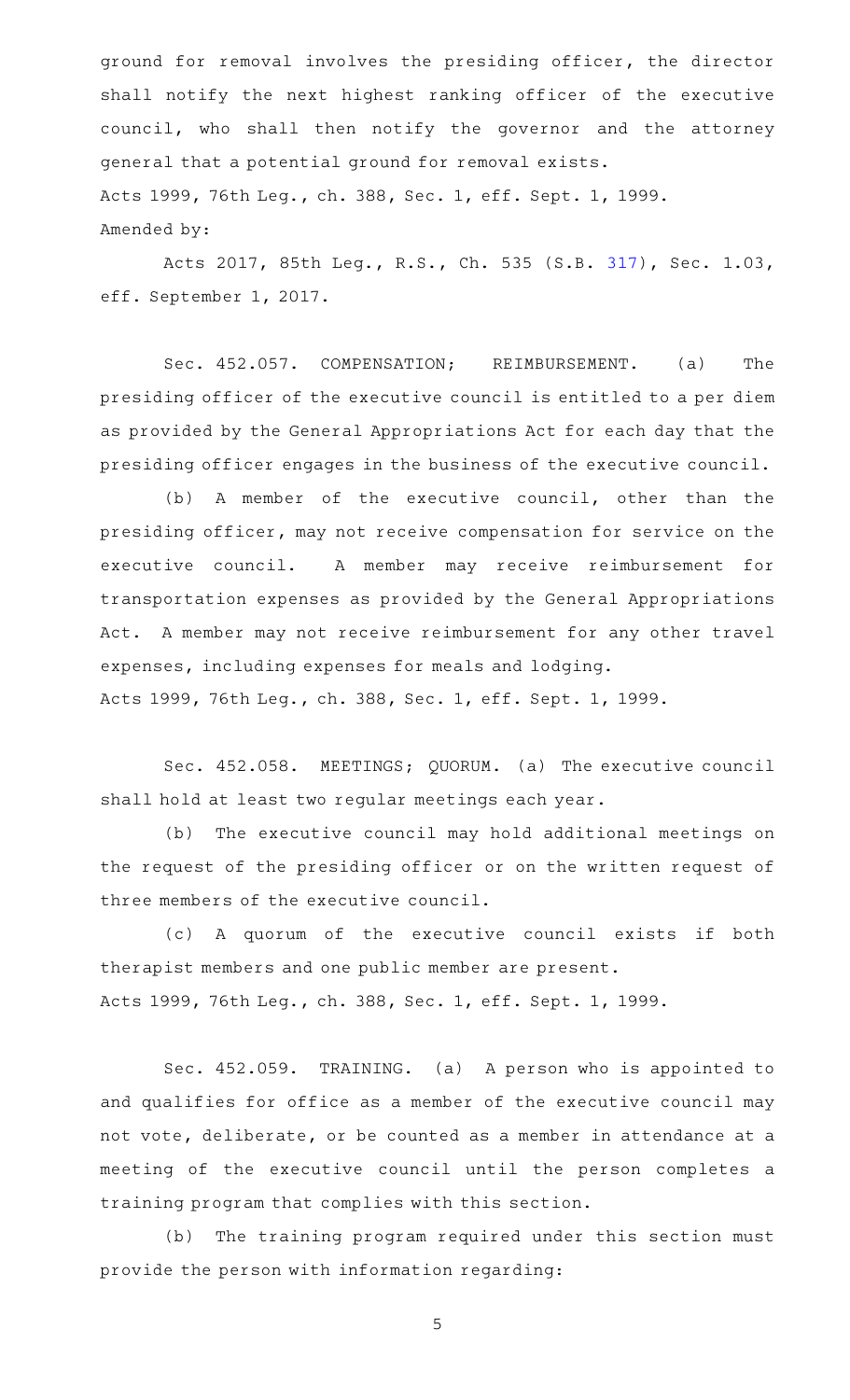(1) the law governing the operations of the executive council, physical therapy board, and occupational therapy board;

(2) the programs, functions, rules, and budgets of the executive council, physical therapy board, and occupational therapy board;

(3) the scope of and limitations on the rulemaking authority of the executive council, physical therapy board, and occupational therapy board;

(4) the types of executive council, physical therapy board, and occupational therapy board rules, interpretations, and enforcement actions that may implicate federal antitrust law by limiting competition or impacting prices charged by persons engaged in a profession or business regulated by the executive council, physical therapy board, or occupational therapy board, including rules, interpretations, and enforcement actions that:

(A) regulate the scope of practice of persons engaged in a profession or business regulated by the executive council, physical therapy board, or occupational therapy board;

(B) restrict advertising by persons engaged in a profession or business regulated by the executive council, physical therapy board, or occupational therapy board;

(C) affect the price of goods or services provided by persons engaged in a profession or business regulated by the executive council, physical therapy board, or occupational therapy board; or

(D) restrict participation in a profession or business regulated by the executive council, physical therapy board, or occupational therapy board;

(5) the results of the most recent formal audit of the executive council, physical therapy board, and occupational therapy board;

(6) the requirements of:

(A) laws relating to open meetings, public information, administrative procedure, and disclosure of conflicts of interest; and

(B) other laws applicable to members of the executive council, physical therapy board, and occupational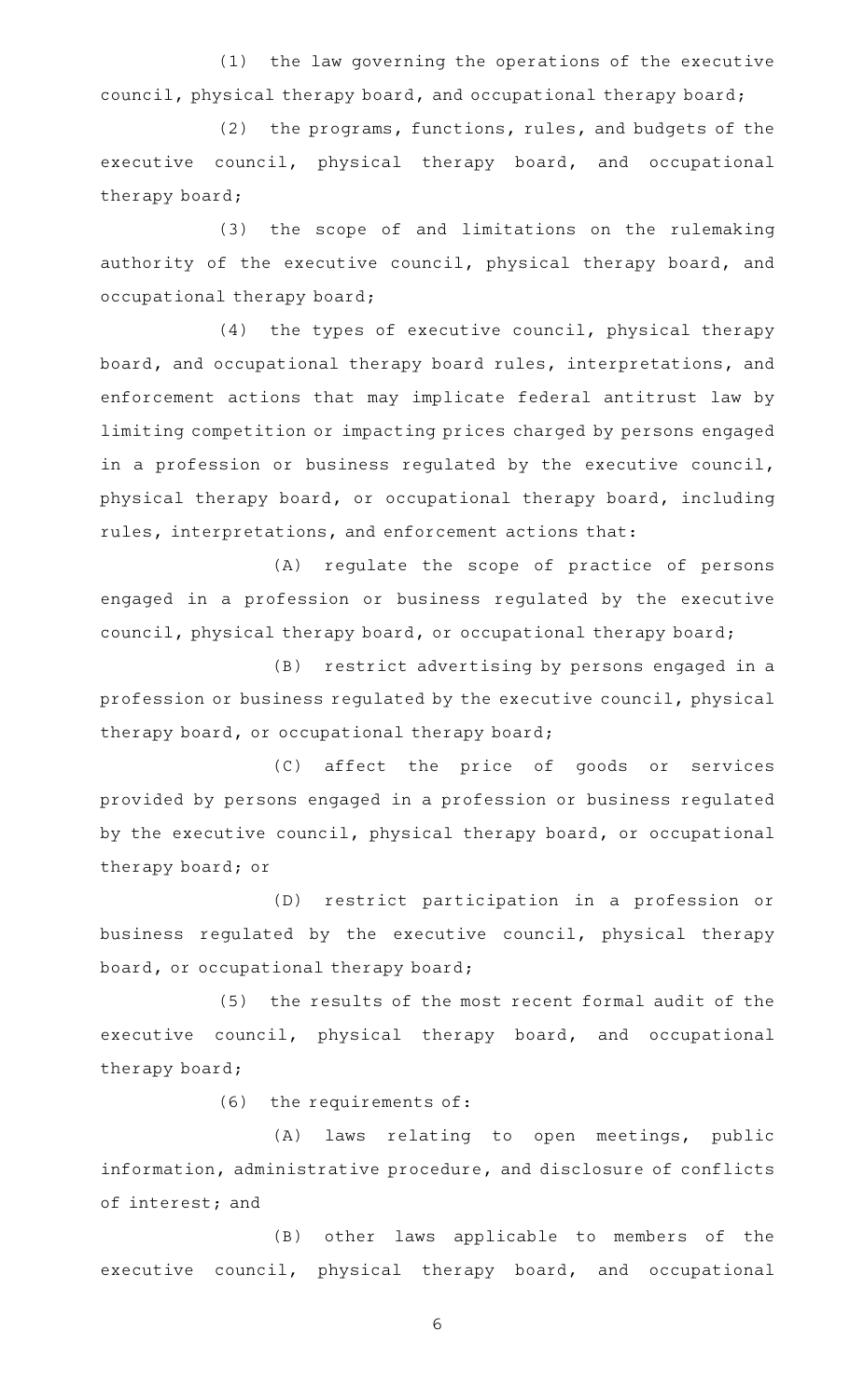therapy board in performing their duties; and

(7) any applicable ethics policies adopted by the executive council or the Texas Ethics Commission.

(c) A person appointed to the executive council is entitled to reimbursement, as provided by the General Appropriations Act, for the travel expenses incurred in attending the training program regardless of whether the person 's attendance at the program occurs before or after the person qualifies for office.

(d) The director of the executive council shall create a training manual that includes the information required by Subsection (b). The director shall distribute a copy of the training manual annually to each member of the executive council. On receipt of the training manual, each member of the executive council shall sign and submit to the director a statement acknowledging receipt of the training manual.

Added by Acts 2017, 85th Leg., R.S., Ch. 535 (S.B. [317](http://www.legis.state.tx.us/tlodocs/85R/billtext/html/SB00317F.HTM)), Sec. 1.04, eff. September 1, 2017.

SUBCHAPTER C. DIRECTOR AND OTHER EXECUTIVE COUNCIL PERSONNEL

Sec. 452.101. DIRECTOR; PERSONNEL. (a) The executive council shall employ a director and administrative and clerical employees as necessary to carry out the functions of the executive council, the occupational therapy board, and the physical therapy board.

(b) The director shall employ a coordinator of occupational therapy programs and a coordinator of physical therapy programs to carry out the functions of the respective boards. The coordinators may request the executive council to assign additional employees to carry out the duties of the coordinators.

Acts 1999, 76th Leg., ch. 388, Sec. 1, eff. Sept. 1, 1999.

Sec. 452.102. DIVISION OF RESPONSIBILITIES. The executive council shall develop and implement policies that clearly separate the policymaking responsibilities of the executive council and the management responsibilities of the director and the staff of the executive council.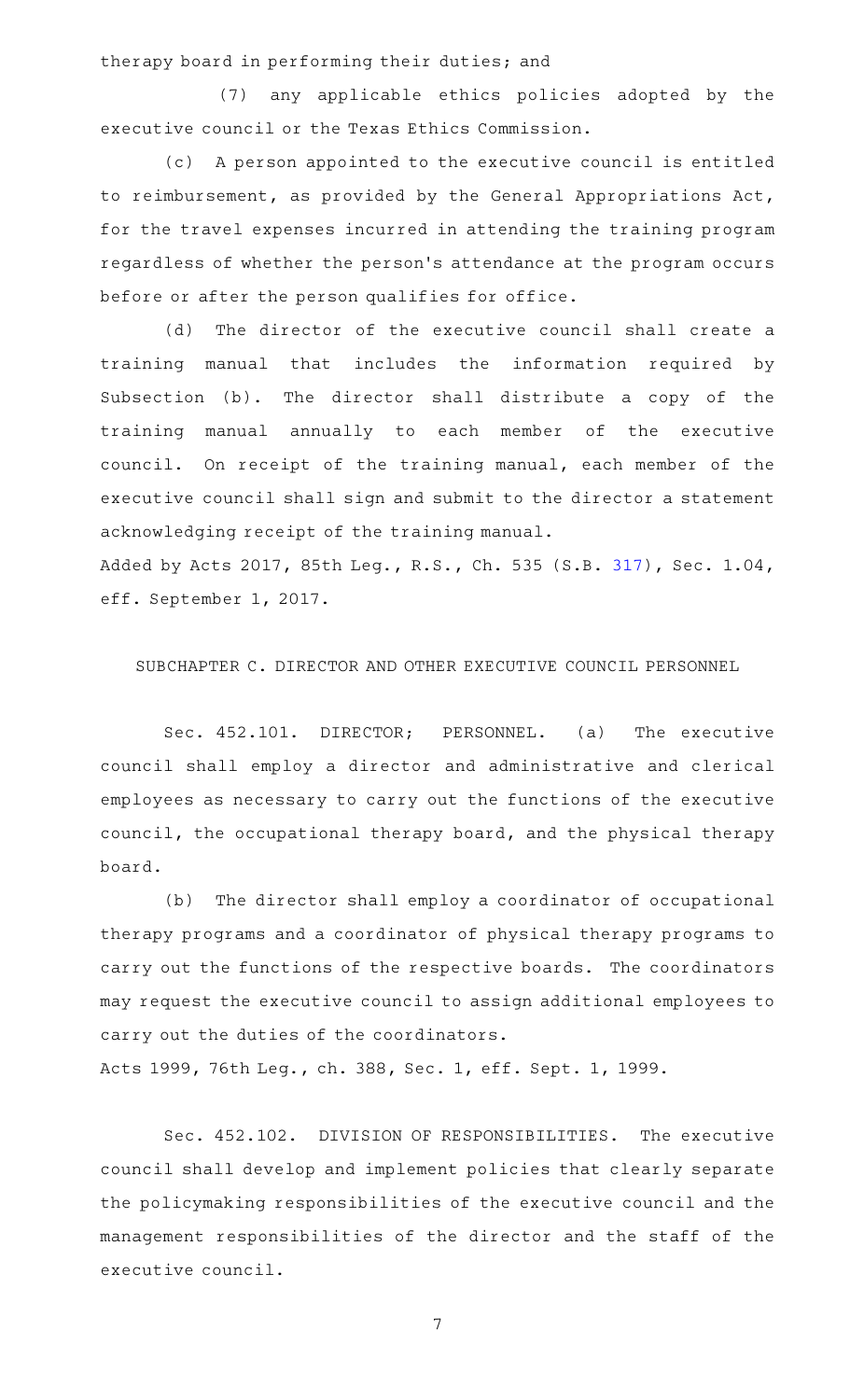Acts 1999, 76th Leg., ch. 388, Sec. 1, eff. Sept. 1, 1999. Amended by:

Acts 2017, 85th Leg., R.S., Ch. 535 (S.B. [317](http://www.legis.state.tx.us/tlodocs/85R/billtext/html/SB00317F.HTM)), Sec. 1.05, eff. September 1, 2017.

Sec. 452.103. CAREER LADDER PROGRAM; PERFORMANCE EVALUATIONS. (a) The director or the director 's designee shall develop an intra-agency career ladder program. The program must require intra-agency postings of all nonentry level positions concurrently with any public posting.

(b) The director or the director's designee shall develop a system of annual performance evaluations that are based on documented employee performance. All merit pay for executive council employees must be based on the system established under this subsection.

Acts 1999, 76th Leg., ch. 388, Sec. 1, eff. Sept. 1, 1999.

Sec. 452.104. EQUAL EMPLOYMENT OPPORTUNITY POLICY; REPORT. (a) The director or the director 's designee shall prepare and maintain a written policy statement to ensure implementation of an equal employment opportunity program under which all personnel transactions are made without regard to race, color, disability, sex, religion, age, or national origin. The policy statement must include:

(1) personnel policies, including policies relating to recruitment, evaluation, selection, application, training, and promotion of personnel that are in compliance with the requirements of Chapter [21](http://www.statutes.legis.state.tx.us/GetStatute.aspx?Code=LA&Value=21), Labor Code;

(2) a comprehensive analysis of the executive council workforce that meets federal and state guidelines;

(3) procedures by which a determination can be made of significant underuse in the executive council workforce of all persons for whom federal or state guidelines encourage a more equitable balance; and

(4) reasonable methods to appropriately address those areas of underuse.

(b) A policy statement prepared under Subsection (a) must: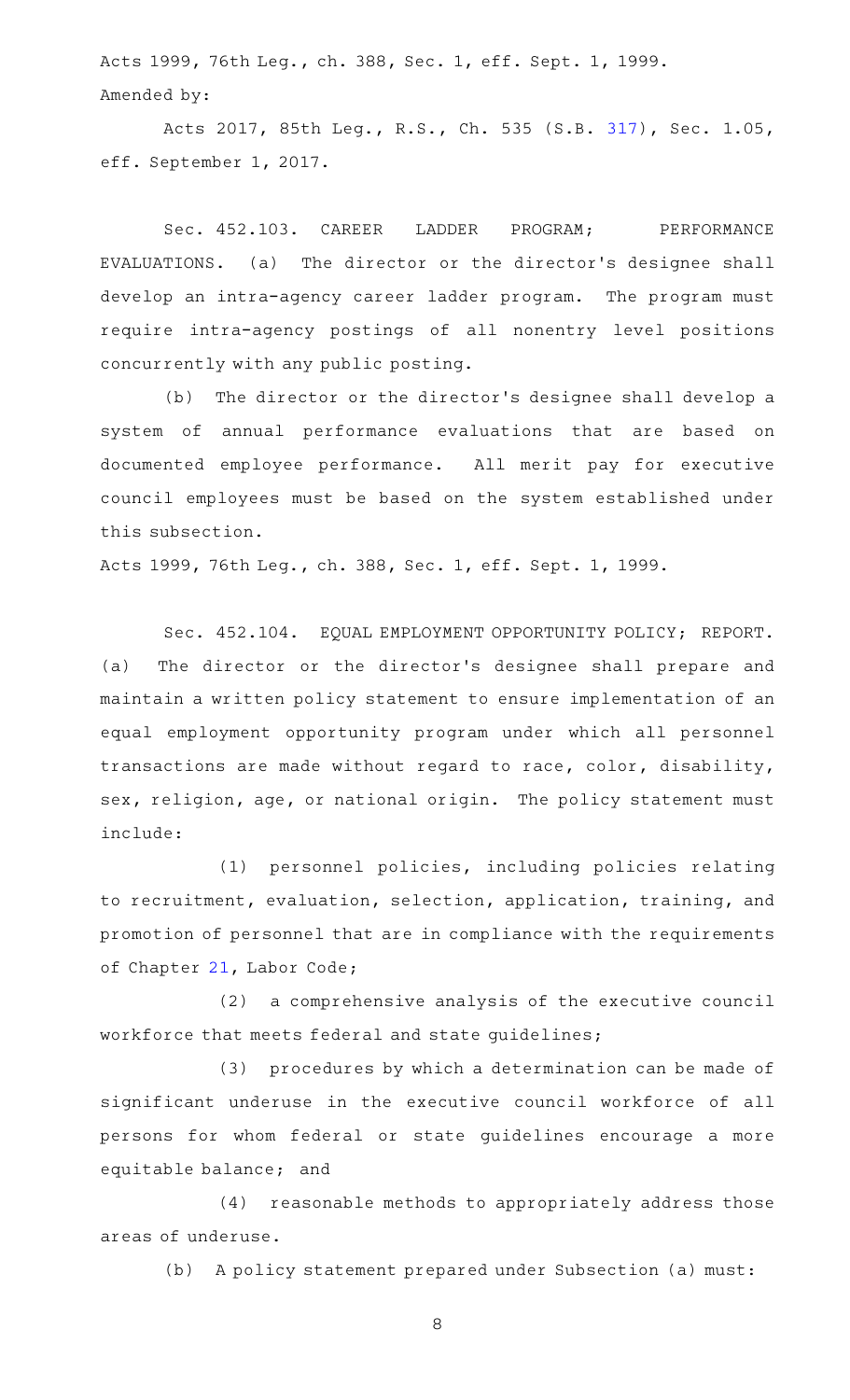$(1)$  cover an annual period;

 $(2)$  be updated annually;

(3) be reviewed by the Texas Commission on Human Rights for compliance with Subsection (a)(1); and

 $(4)$  be filed with the governor.

(c) The governor shall deliver a biennial report to the legislature based on the information received under Subsection (b). The report may be made separately or as part of other biennial reports to the legislature.

Acts 1999, 76th Leg., ch. 388, Sec. 1, eff. Sept. 1, 1999.

## SUBCHAPTER D. POWERS AND DUTIES

Sec. 452.151. GENERAL POWERS AND DUTIES. (a) Except as otherwise provided by this chapter, the executive council shall administer and enforce Chapters [453](http://www.statutes.legis.state.tx.us/GetStatute.aspx?Code=OC&Value=453) and [454](http://www.statutes.legis.state.tx.us/GetStatute.aspx?Code=OC&Value=454).

 $(b)$  The executive council shall:

(1) develop and prepare a budget for the executive council, the occupational therapy board, and the physical therapy board; and

(2) manage all physical property used by the executive council, the occupational therapy board, or the physical therapy board.

Acts 1999, 76th Leg., ch. 388, Sec. 1, eff. Sept. 1, 1999.

Sec. 452.152. ADMINISTRATIVE FUNCTIONS. (a) In administering Chapters [453](http://www.statutes.legis.state.tx.us/GetStatute.aspx?Code=OC&Value=453) and [454,](http://www.statutes.legis.state.tx.us/GetStatute.aspx?Code=OC&Value=454) the executive council shall:

(1) perform data processing functions; and

(2) administer records relating to payroll, personnel files, and employee leave, benefits, and applications.

(b) The executive council shall perform the administrative functions relating to issuing and renewing licenses, including the ministerial functions of preparing and delivering licenses, obtaining material and information in connection with the renewal of a license, and receiving and forwarding complaints to the appropriate board.

Acts 1999, 76th Leg., ch. 388, Sec. 1, eff. Sept. 1, 1999.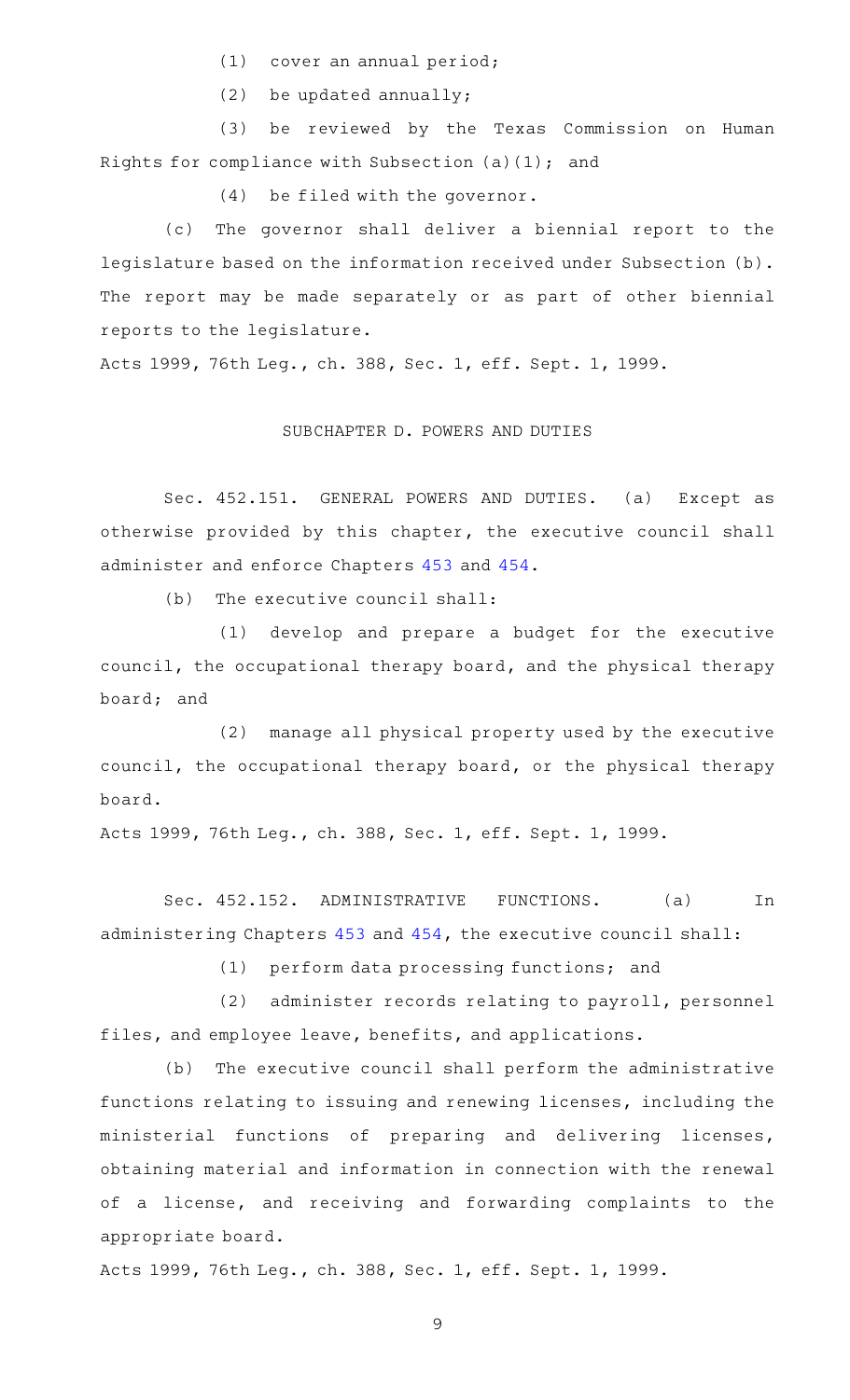Amended by:

Acts 2017, 85th Leg., R.S., Ch. 535 (S.B. [317](http://www.legis.state.tx.us/tlodocs/85R/billtext/html/SB00317F.HTM)), Sec. 1.06, eff. September 1, 2017.

Sec. 452.153. LIMITATION ON EXECUTIVE COUNCIL AUTHORITY. (a) The executive council may not exercise discretionary authority in the review of an applicant 's qualifications for a license.

(b) Repealed by Acts 2017, 85th Leg., R.S., Ch. 535 (S.B. [317\)](http://www.legis.state.tx.us/tlodocs/85R/billtext/html/SB00317F.HTM), Sec. 1.08, eff. September 1, 2017. Acts 1999, 76th Leg., ch. 388, Sec. 1, eff. Sept. 1, 1999. Amended by:

Acts 2017, 85th Leg., R.S., Ch. 535 (S.B. [317](http://www.legis.state.tx.us/tlodocs/85R/billtext/html/SB00317F.HTM)), Sec. 1.08, eff. September 1, 2017.

Sec. 452.154. FEES. The executive council shall set all fees for a license issued or service performed by a board represented on the executive council.

Acts 1999, 76th Leg., ch. 388, Sec. 1, eff. Sept. 1, 1999.

Sec. 452.155. RULES. Subject to Section [452.156,](http://www.statutes.legis.state.tx.us/GetStatute.aspx?Code=OC&Value=452.156) the appropriate professional board shall adopt rules concerning the qualifications, licensing, regulation, or practice of a profession.

Acts 1999, 76th Leg., ch. 388, Sec. 1, eff. Sept. 1, 1999.

Sec. 452.156. REVIEW OF RULES. (a) Before submitting a rule for publication in the Texas Register, a board represented on the executive council shall forward the proposed rule to the executive council for review.

(b) The executive council may review the rule and shall approve the rule for submission for publication unless the rule exceeds the rulemaking authority of the board.

(c) If the executive council fails to approve a rule, it shall return the rule to the board with an explanation of the reasons for the denial.

Acts 1999, 76th Leg., ch. 388, Sec. 1, eff. Sept. 1, 1999.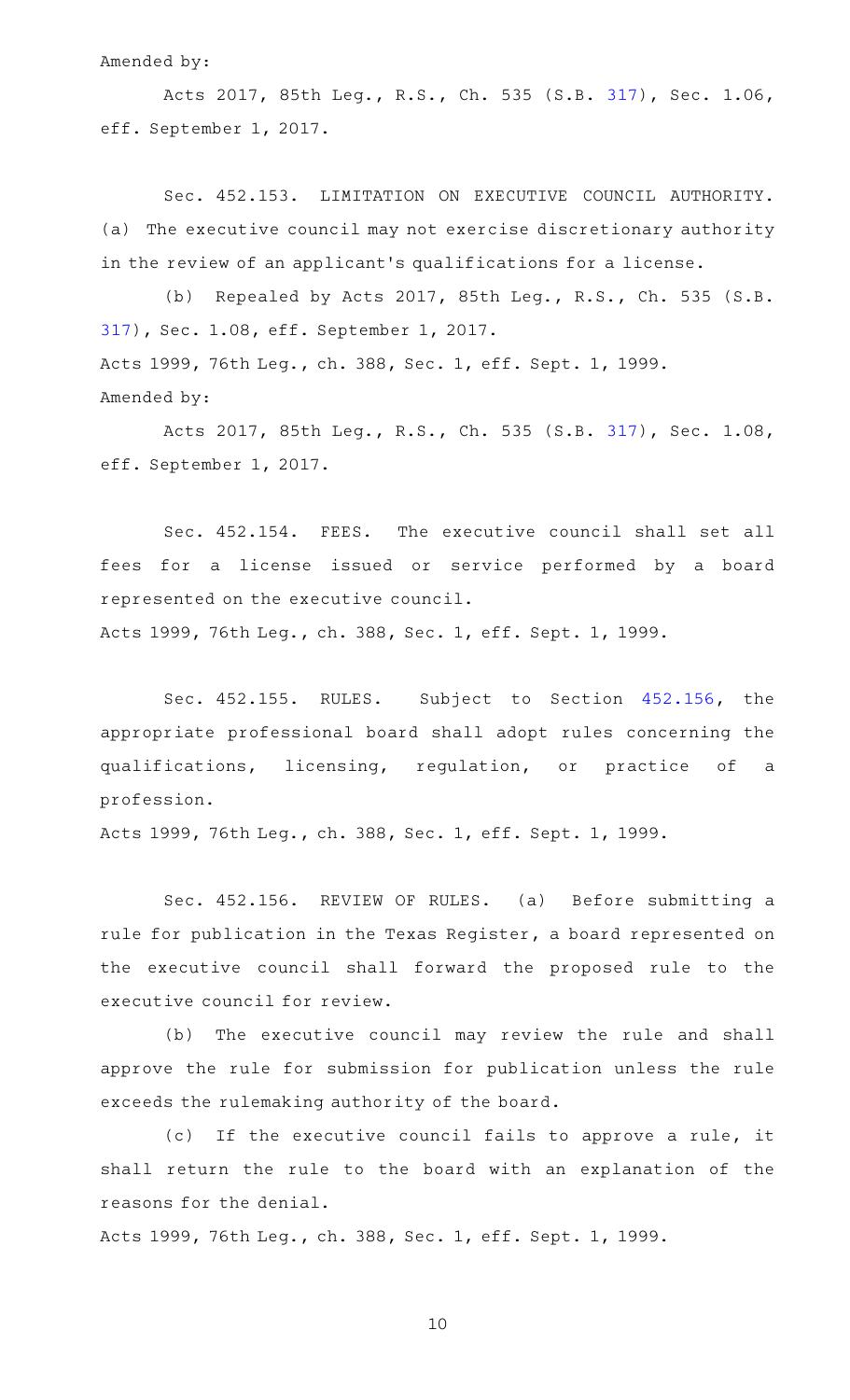Sec. 452.157. REVIEW OF BOARDS. (a) The executive council shall routinely examine and evaluate the operations of the boards represented on the executive council.

(b) The executive council may structure the examination in a manner that the executive council considers appropriate to produce an efficient and thorough review.

(c) Each board represented on the executive council shall cooperate with the examination conducted by the executive council under this section.

Acts 1999, 76th Leg., ch. 388, Sec. 1, eff. Sept. 1, 1999.

Sec. 452.158. DISBURSEMENT OF FUNDS. The executive council may authorize from its appropriated funds all necessary disbursements to carry out:

 $(1)$  this chapter;

(2) Chapter [453;](http://www.statutes.legis.state.tx.us/GetStatute.aspx?Code=OC&Value=453) and

 $(3)$  Chapter  $454$ .

Acts 1999, 76th Leg., ch. 388, Sec. 1, eff. Sept. 1, 1999.

Sec. 452.160. NEGOTIATED RULEMAKING; ALTERNATIVE DISPUTE RESOLUTION. (a) The executive council shall develop a policy to encourage the use of:

(1) negotiated rulemaking under Chapter [2008](http://www.statutes.legis.state.tx.us/GetStatute.aspx?Code=GV&Value=2008), Government Code, for the adoption of rules by the executive council or the occupational therapy or physical therapy boards; and

(2) appropriate alternative dispute resolution procedures under Chapter [2009,](http://www.statutes.legis.state.tx.us/GetStatute.aspx?Code=GV&Value=2009) Government Code, to assist in the resolution of internal and external disputes under the executive council 's jurisdiction.

(b) The executive council's procedures relating to alternative dispute resolution must conform, to the extent possible, to any model guidelines issued by the State Office of Administrative Hearings for the use of alternative dispute resolution by state agencies.

 $(c)$  The executive council shall:

(1) coordinate the implementation of the policy adopted under Subsection (a);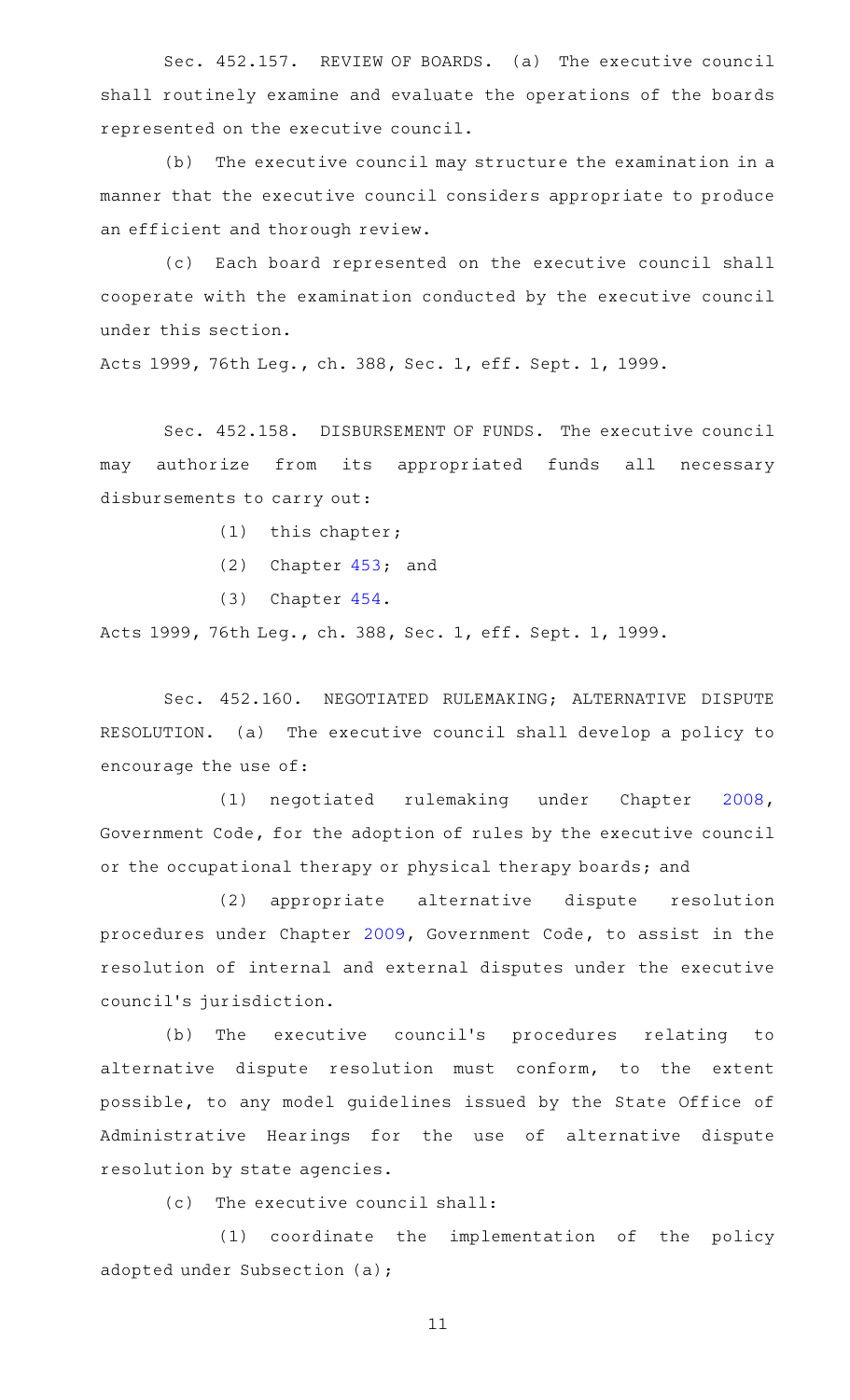(2) provide training as needed to implement the procedures for negotiated rulemaking or alternative dispute resolution; and

(3) collect data concerning the effectiveness of those procedures. Added by Acts 2017, 85th Leg., R.S., Ch. 535 (S.B. [317](http://www.legis.state.tx.us/tlodocs/85R/billtext/html/SB00317F.HTM)), Sec. 1.07,

eff. September 1, 2017.

SUBCHAPTER E. PUBLIC INTEREST INFORMATION AND COMPLAINT PROCEDURES

Sec. 452.201. PUBLIC INTEREST INFORMATION. (a) The executive council shall prepare information of public interest describing the functions of the executive council and the procedures by which complaints are filed with and resolved by the executive council, the occupational therapy board, or the physical therapy board.

(b) The executive council shall make the information available to the public and appropriate state agencies. Acts 1999, 76th Leg., ch. 388, Sec. 1, eff. Sept. 1, 1999.

Sec. 452.202. COMPLAINTS. (a) The executive council by rule shall establish methods by which consumers and service recipients are notified of the name, mailing address, and telephone number of the executive council for the purpose of directing complaints to the executive council. The executive council may provide for that notice:

 $(1)$  on each registration form, application, or written contract for services of a person regulated by the executive council, the occupational therapy board, or the physical therapy board;

(2) on a sign prominently displayed in the place of business of each person regulated by the executive council, the occupational therapy board, or the physical therapy board; or

(3) in a bill for service provided by a person regulated by the executive council, the occupational therapy board, or the physical therapy board.

(b) The executive council shall list with its regular